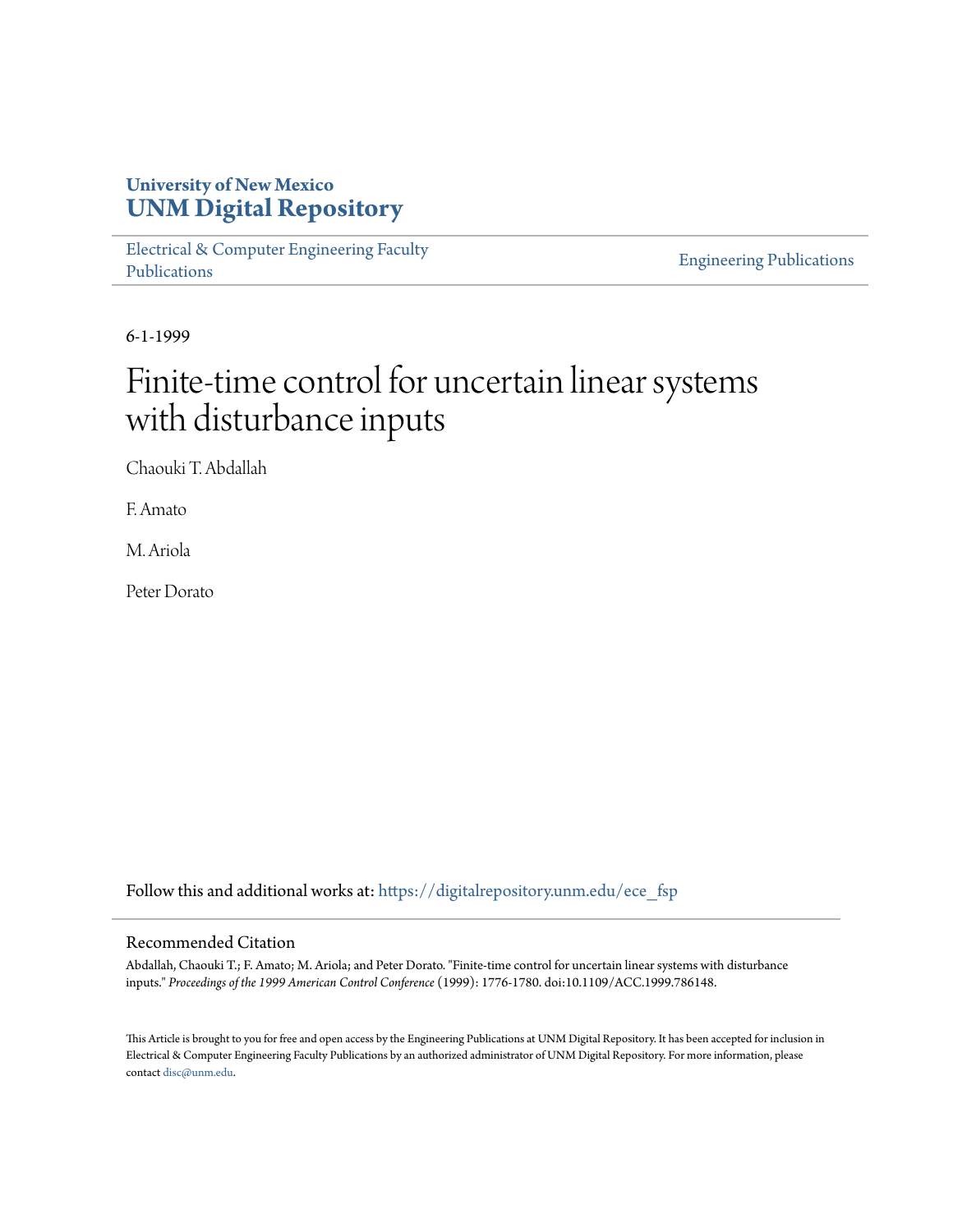## **Finite-Time Control for Uncertain Linear Systems with Disturbance Inputs**

F. Amato, M. Ariola Dipartimento di Informatica e Sistemistica Universiti degli Studi **di** Napoli Federico I1 Napoli, ITALY { **amato,ariola}Odisna.dis.unina.it** 

#### **Abstract**

In this paper we consider the static output feedback, finite-time disturbance rejection problem for linear systems with time-varying norm-bounded uncertainties. The first result provided in the paper is a sufficient condition for finite-time *state feedback* disturbance rejection in the presence of *constant* disturbances. This condition requires the solution of an LMI. Then we consider the more general output feedback case, which is shown to be reducible to the solution of an optimization problem involving *Bilinear Matrix Inequalities.* Finally we deal with the case in which the disturbance is time-varying and generated by a linear system.

#### **1 Introduction**

In recent years many results have been published on the robust stability problem for linear systems (see for example the reprint volumes [5] and [6]). The work of control scientists and engineers has mainly focused on robust *Lyapunov Stability;* **as** it is well known, Lyapunov stability deals with the steady-state behavior of linear systems, because it looks at the asymptotic pattern of system trajectories.

In many cases, however, we are more interested in what happens over a finite-time interval rather than asymptotically. This is the case, for instance, when we want to control the state trajectory from an initial point to a final point in a prescribed time interval. Two different problems can arise: what happens if we have some initial conditions different from zero? And what happens if, in addition to some initial conditions, we also have some disturbances acting on the system? To address the former problem, in *[l]* we used the concept of Finite-Time Stability *[4].* In this paper we generalize this idea, introducing in Section 2 the concept of Finite-Time Boundedness.

C. T. Abdallah, P. Dorato EECE Department The University of New Mexico Albuquerque, NM **87131** USA { chaouki [,peter}Qeece.unm.edu](http://peter}Qeece.unm.edu) 

These finite-time properties are distinct and independent from their asymptotic counterparts: for instance a system which is finite-time stable could be Lyapunov unstable, whereas a Lyapunov stable system could be finite-time unstable if its state exceeds the prescribed bounds during the transient period.

The first result provided in this paper (Section **3)** is a sufficient condition for *state feedback* finite-time disturbance rejection in presence of *constant* disturbances. This condition reduces to an LMI Problem [7]. This result is generalized in Section **4** to solve the *static output feedback* (SOF) case. However the SOF problem requires the solution of Bilinear Matrix Inequalities (BMIs). Most BMIs algorithms are guaranteed to converge but not necessarily to the global optimum (like LMIs based problems) and the solution is dependent on the initial data; however there exist efficient **local**  minima algorithms which work well in many situations (see **[9],** [lo] and the bibliography therein).

The last result of the paper, provided in Section 5, is a sufficient condition for finite-time disturbance rejection in presence of *time-varying* disturbances generated by a zero-input LTI system.

#### **2 Problem Statement and Preliminaries**

In this paper we consider the following linear system subject to time-varying uncertainties and to exogenous disturbances

$$
\dot{x}(t) = [A + \Delta A(t)]x(t) + [B + \Delta B(t)]u(t) +
$$
  
\n
$$
Gw(t)
$$
\n(1a)  
\n
$$
y = Cx
$$
\n(1b)

where  $A \in \mathbb{R}^{n \times n}$ ,  $B \in \mathbb{R}^{n \times m}$ ,  $C \in \mathbb{R}^{p \times n}$  and  $G \in$  $\mathbb{R}^{n \times q}$ .

We shall assume the following.

#### **0-7803-4990-6/99 \$10.00** *0* **1999 AACC 1776**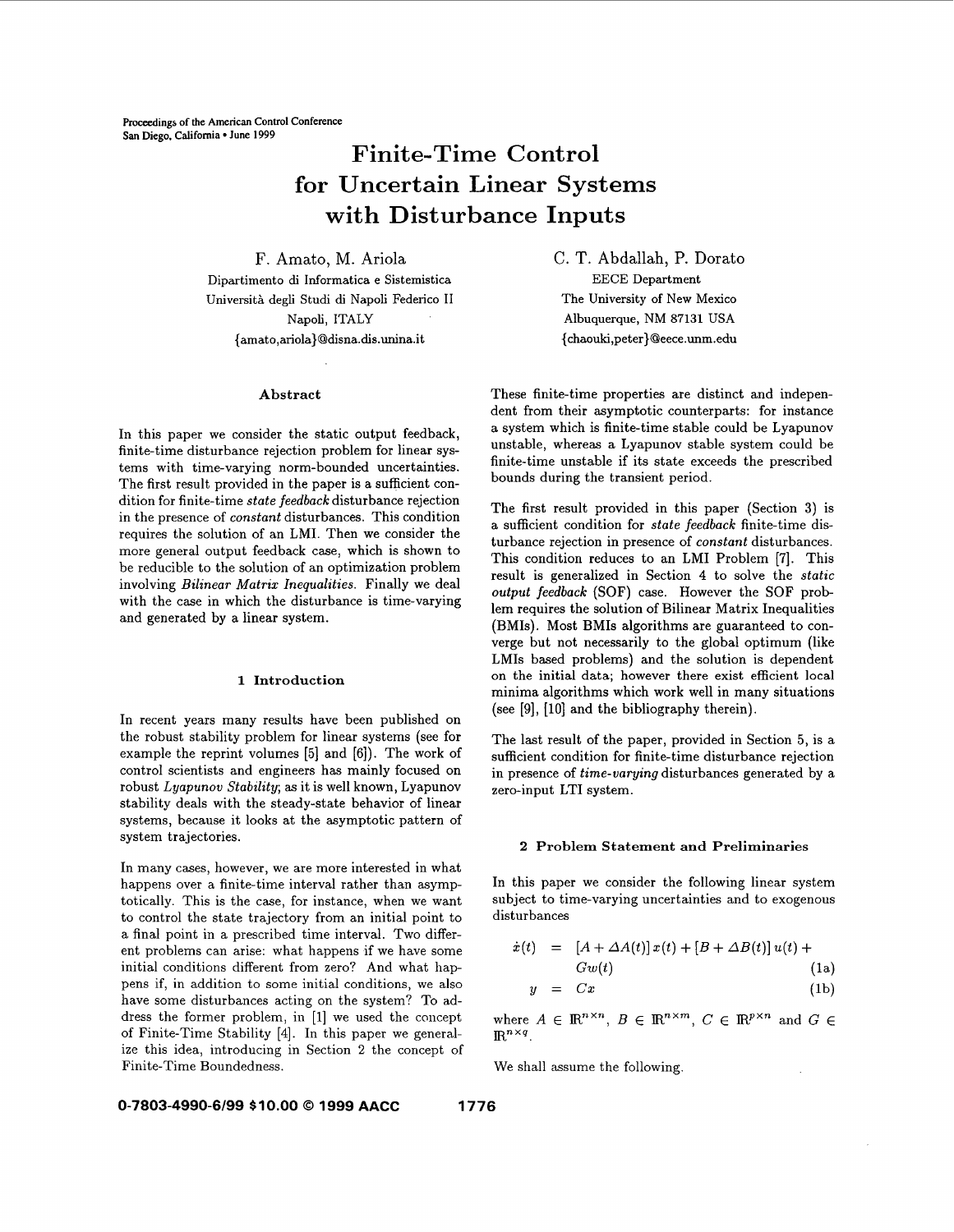A1) The uncertain part in (1a) is in the so-called *structured, one block form* 

$$
[\Delta A(t) \quad \Delta B(t)] = F \Delta(t) [E_1 \quad E_2]
$$

where  $F \in \mathbb{R}^{n \times r}$ ,  $E_1 \in \mathbb{R}^{s \times n}$  and  $E_2 \in \mathbb{R}^{s \times m}$ and the unknown, real matrix-valued function *A*  belongs to the class

$$
\mathcal{D} := \{ \Delta : [0, +\infty) \mapsto \mathbb{R}^{r \times s} | \Delta \text{ is Lebesgue} \\ \text{measurable, } \Delta(t)^T \Delta(t) \le I \}.
$$

A2) The exogenous disturbance w is constant and satisfies

$$
w^T w \le d \tag{2}
$$

where  $d > 0$ .

Assumption A2 will be removed in Section 5, where we shall consider the more general case of disturbances generated by a LTI system.

Concerning system (I), we consider the following output feedback controller

$$
u = Ky \tag{3}
$$

with  $K \in \mathbb{R}^{m \times p}$ .

The aim of this paper is to find some sufficient conditions which guarantee that the closed loop system given by the interconnection of (1) with **(3)** exhibits a given level of disturbance rejection over a finite-time interval. The general idea of *finite-time boundedness* concerns the boundedness of the state of a system over a finite time interval given both some initial conditions and an external disturbance acting on the system. This concept can be formalized through the following definition, which is an extension of the one in [l].

**Definition 1** Let *W* be a class of disturbance signals. The time-varying linear system

$$
\dot{x}(t) = A(t)x(t) + G(t)w \qquad t \in [0, T] \tag{4}
$$

subject to an exogenous disturbance  $w \in \mathcal{W}$ , is said to be Finite-Time Bounded (FTB) with respect to the given quadruple  $(c_1, c_2, d, T)$ , with  $c_2 > c_1$  if

$$
x^T(0)x(0) \leq c_1 \Rightarrow x^T(t)x(t) < c_2 \ \forall t \in [0, T], \forall w \in \mathcal{W}
$$

On the basis of the above considerations the first aim of this paper is the solution of the following problem.

**Static Output Feedback Problem (SOFP)** Given system (1) and the quadruple  $(c_1, c_2, d, T)$ , find an output feedback controller in the form **(3)** such that the closed loop system given by the interconnection of (1)

with (3) is FTB with respect to  $(c_1, c_2, d, T)$  for all  $\Delta \in \mathcal{D}$ .  $\Delta \in \mathcal{D}$ .

A particular case of SOFP is the one in which the whole state of system (1) is available for feedback  $(C = I)$ ; we will denote the related problem by SFP.

The following lemmastates a sufficient condition for the FTB of a system in the form

$$
\dot{x}(t) = (A + F\Delta(t)E_1) x(t) + Gw \qquad (5)
$$

which is fundamental to prove the main results of the following sections.

**Lemma 1** *System* **(5)** *is FTB with respect to*  $(c_1, c_2, d, T)$  for all  $\Delta \in \mathcal{D}$  if there exist a positive *scalar a and two symmetric positive definite matrices*   $Q_1 \in \mathbb{R}^{n \times n}$  and  $Q_2 \in \mathbb{R}^{q \times q}$  such that

$$
\begin{pmatrix} AQ_1 + Q_1A^T + FF^T - \alpha Q_1 + \frac{1}{\alpha}GQ_2G^T & Q_1E_1^T \\ E_1Q_1 & -I \end{pmatrix} < 0 \quad \text{(6a)}
$$

$$
cond\begin{pmatrix} Q_1 & 0 \\ 0 & Q_2 \end{pmatrix} < \frac{c_2}{c_1 + d}e^{-\alpha T} \quad \text{(6b)}
$$

**Proof:** Let  $V(x, w) = x^T Q_1^{-1} x + w^T Q_2^{-1} w$  and denote, as usual, by  $\dot{V}$  the derivative of  $V$  along the solution of system (5). Suppose that the condition

$$
\dot{V}(x(t), w) < \alpha V(x(t), w) \tag{7}
$$

holds for all  $t \in [0, T]$  and all  $w \in \mathcal{W}$ . We will first demonstrate that conditions **(7)** and (6b) imply that system (5) is FTB with respect to  $(c_1, c_2, d, T)$ . Then, to conclude the proof, we will show that condition (7) is implied by (6a).

Our first claim is that conditions (7) and (6b) imply the FT Boundedness of system (5) with respect to  $(c_1, c_2, d, T)$ . Introducing the matrix

$$
P=\left(\begin{matrix}Q_1^{-1}&0\\0&Q_2^{-1}\end{matrix}\right)
$$

and the vector

$$
z=\left(\begin{array}{c} x \\ w \end{array}\right)
$$

it is easy to show that from (7) it follows that

$$
z^{T}(t)Pz(t) < z^{T}(0)Pz(0)e^{\alpha t}
$$
 (8)

Now we have

$$
z^{T}(t)Pz(t) \geq \lambda_{min}(P)z^{T}(t)z(t)
$$
  
\n
$$
\geq \lambda_{min}(P)x^{T}(t)x(t)
$$
  
\n
$$
z^{T}(0)Pz(0)e^{\alpha t} \leq \lambda_{max}(P)z^{T}(0)z(0)e^{\alpha t}
$$
  
\n
$$
\leq \lambda_{max}(P)(c_{1} + d)e^{\alpha T}
$$
 (9b)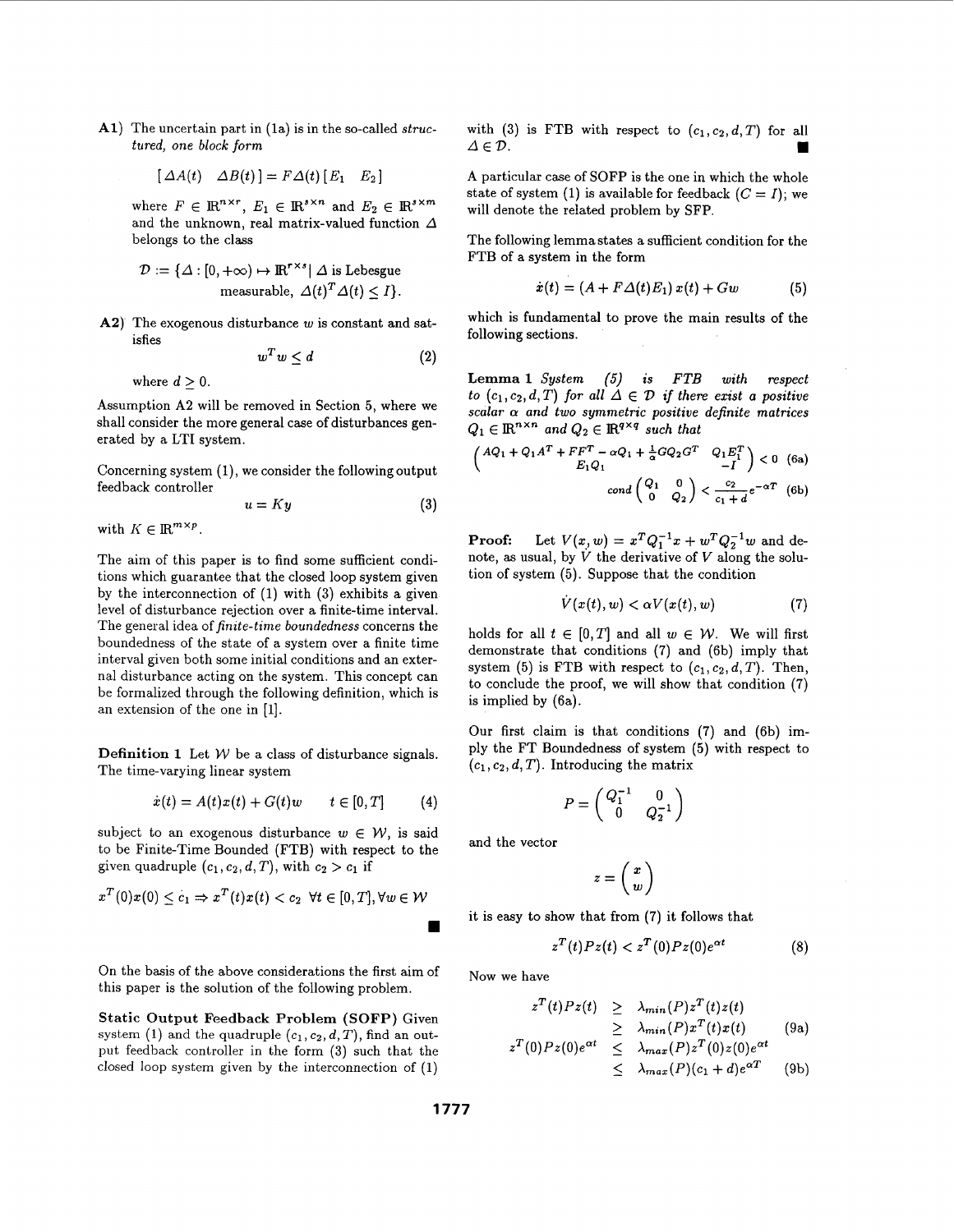Putting together (8) and (9) we have

$$
x^{T}(t)x(t) < cond \begin{pmatrix} Q_{1}^{-1} & 0 \ 0 & Q_{2}^{-1} \end{pmatrix} (c_{1} + d)e^{\alpha T}
$$

$$
= cond \begin{pmatrix} Q_{1} & 0 \ 0 & Q_{2} \end{pmatrix} (c_{1} + d)e^{\alpha T} \quad (10)
$$

From (10) it readily follows that (6b) implies, for all  $t \in [0,T], x^T(t)x(t) < c_2$ ; from this last consideration our first claim follows.

Now we need to prove that condition (6a) implies (7).

Assume that there exist  $\alpha > 0$  and two symmetric matrices  $Q_1 > 0$  and  $Q_2 > 0$  such that inequality (6a) is satisfied. Using the following inequality

$$
FFT + Q1E1TE1Q1 \geq FFT + Q1E1T \DeltaT \Delta E1Q1 \ge
$$
  
\n
$$
F\Delta E1Q1 + Q1E1T \DeltaTFT
$$
\n(11)

and letting  $\hat{A} := (A + F \Delta E_1)$ , from (6a) we have

$$
\hat{A}Q_1 + Q_1\hat{A}^T - \alpha Q_1 + \frac{1}{\alpha}GQ_2G^T < 0 \qquad (12)
$$

Pre and post-multiplying (12) by  $Q_1^{-1}$  we obtain the equivalent condition

$$
Q_1^{-1}\hat{A} + \hat{A}^T Q_1^{-1} - \alpha Q_1^{-1} + \frac{1}{\alpha} Q_1^{-1} G Q_2 G^T Q_1^{-1} < 0
$$
 (13)

Condition **(13)** is equivalent to

$$
\begin{pmatrix}Q_1^{-1}\hat{A}+\hat{A}^TQ_1^{-1}-\alpha Q_1^{-1} & Q_1^{-1}G \\ G^TQ_1^{-1} & -\alpha Q_2^{-1}\end{pmatrix}<0
$$

which, in turn is equivalent to **(7).** Therefore the proof follows.

**Remark 1** Note that there exists a trade-off between satisfying (6a) and (6b), since increasing  $\alpha$  will guarantee the negative definiteness of the **LMI** (6a) but will **Remark 1** Note that there exists a trade-off between<br>satisfying (6a) and (6b), since increasing  $\alpha$  will guaran-<br>tee the negative definiteness of the LMI (6a) but will<br>tighten the bound in (6b).

#### **3 The State Feedback Case**

In this section we consider the case in which the whole state of system (1) is available for feedback, namely

$$
\dot{x}(t) = [A + F\Delta(t)E_1] x(t) + [B + F\Delta(t)E_2] u(t) +
$$

$$
Gw \tag{14a}
$$

$$
y = x \tag{14b}
$$

For this system we shall provide a sufficient condition for the solution of the SFP by means of a controller in the form

$$
u = Kx \tag{15}
$$

with  $K \in \mathbb{R}^{n \times m}$ . These conditions are then turned into an optimization problem involving Linear Matrix Inequalities (LMIs) **[3].** 

The closed loop system given by the connection of (14) with (15) has the expression

$$
\dot{x}(t) = [A + BK + F\Delta(t)(E_1 + E_2K)] x(t) + Gw (16)
$$

**Theorem 1** *The SFP admits a solution if there exist a positive scalar* **a,** *two symmetric positive definite matrices*  $Q_1 \in \mathbb{R}^{n \times n}$  and  $Q_2 \in \mathbb{R}^{q \times q}$  and a matrix  $L \in \mathbb{R}^{m \times n}$  such that

$$
\begin{pmatrix} AQ_1 + Q_1A^T + BL + L^TB^T + (E_1Q_1 + E_2L)^T \ F F^T - \alpha Q_1 + \frac{1}{\alpha}GQ_2G^T \\ E_1Q_1 + E_2L - I \end{pmatrix} < 0
$$
  
cond  $\begin{pmatrix} Q_1 & 0 \ 0 & Q_2 \end{pmatrix} < \frac{c_2}{c_1 + d}e^{-\alpha T}$ 

*In this case a controller which solves the SFP is given by*  $K = LQ_1^{-1}$ .

**Proof:** The proof easily follows from Lemma **1, re**placing *A* with  $(A + BK)$  and  $E_1$  with  $(E_1 + E_2K)$ (compare **(5)** with **(16)),** and letting, according to *[8],*   $L = KQ_1$ .

For a given  $\alpha$ , the feasibility of the conditions stated in Theorem **1** can be turned into an **LMIs** based **op**  timization problem. Indeed these conditions can be equivalently restated **as** the following *Eigenvalue Problem* (EVP) **[3].** 

#### **Eigenvalue Problem**

*Given system (14) and the quadruple*  $(c_1, c_2, d, T)$ *, fix*  $\alpha > 0$  and solve

 $\min_{L,Q_1,Q_2} \gamma$ 

s.t.  
\n
$$
\left( AQ_1 + Q_1 A^T + BL + L^T B^T + (E_1 Q_1 + E_2 L)^T \right) < 0
$$
\n
$$
F F^T - \alpha Q_1 + \frac{1}{\alpha} G Q_2 G^T - I
$$
\n
$$
I < \begin{pmatrix} Q_1 & 0 \\ 0 & Q_2 \end{pmatrix} < \gamma I
$$

*If*  $\gamma < \frac{c_2}{c_1+d}e^{-\alpha T}$ , letting  $K = LQ_1^{-1}$ , system (16) is *FTB with respect to*  $(c_1, c_2, d, T)$ .<br> **If**  $\gamma < \frac{c_2}{c_1+d}e^{-\alpha T}$ , letting  $K = LQ_1^{-1}$ , system (16) is<br> **IFTB with respect to**  $(c_1, c_2, d, T)$ .

**Example 1** Let us consider system (14) with

$$
A = \begin{pmatrix} 0 & 20 \\ -1 & 0 \end{pmatrix}, \qquad B = \begin{pmatrix} -1 \\ -1 \end{pmatrix}
$$
  
\n
$$
F = \begin{pmatrix} -1 & 0 \\ 1 & -2 \end{pmatrix}, \qquad E_1 = \begin{pmatrix} 0 & \frac{1}{2} \\ -\frac{1}{2} & \frac{1}{2} \end{pmatrix}
$$
  
\n
$$
E_2 = \begin{pmatrix} \frac{1}{2} \\ 0 \end{pmatrix}, \qquad G = \begin{pmatrix} 3 \\ \frac{3}{2} \end{pmatrix}
$$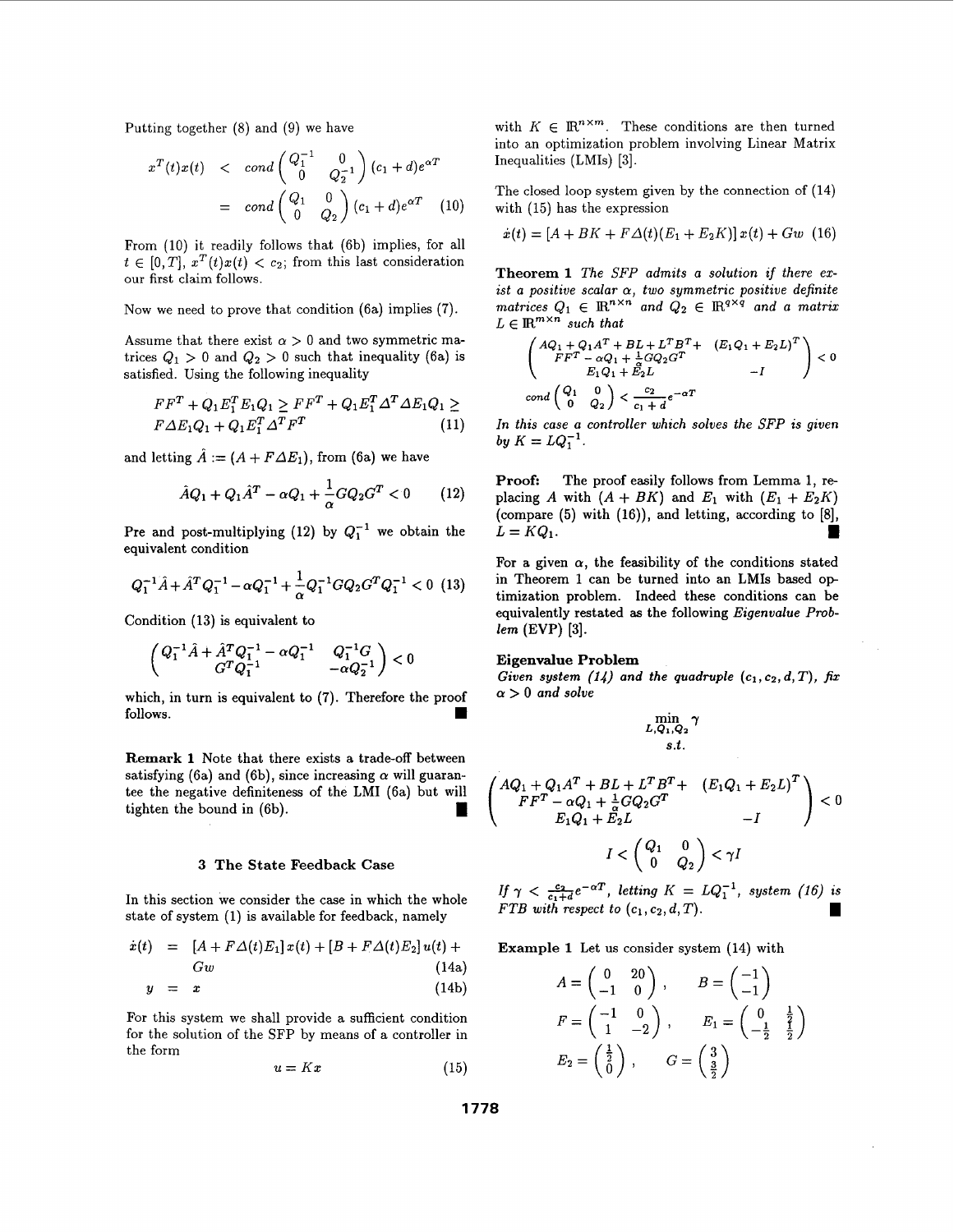Moreover let  $c_1 = 1$ ,  $c_2 = 100$  and  $d = 1$ . For the given triplet *(c1, c2, d),* we found the state feedback controller which maximizes the value of *T* for which the closed loop system is FTB with respect to  $(c_1, c_2, d, T)$ . This problem has been solved with the aid of the LMI Toolbox [7], finding  $T_{max} = 0.32$  for  $\alpha = 4.8$ ; the optimal controller is

$$
K = (0.32 \ 2.95) \; .
$$

#### **4 The Output Feedback Case**

In this section we go back to the original SOFP concerning system (1).

**Theorem 2** *The SOFp admits a solution if there exist a positive scalar a, two symmetric positive definite*   $\text{matrix} \quad Q_1 \in \mathbb{R}^{n \times n} \text{ and } Q_2 \in \mathbb{R}^{q \times q} \text{ and a matrix}$  $K \in \mathbb{R}^{m \times p}$  *such that* 

$$
\begin{pmatrix} A_{CL}Q_1 + Q_1 A_{CL}^T + FF^T - Q_1 \hat{E}^T \\ \alpha Q_1 + \frac{1}{\alpha} G Q_2 G^T & -I \end{pmatrix} < 0 \text{ (17a)}
$$
  
cond  $\begin{pmatrix} Q_1 & 0 \\ 0 & Q_2 \end{pmatrix} < \frac{c_2}{c_1 + d} e^{-\alpha T}$  (17b)

$$
A_{CL} = (A + BKC)
$$
  

$$
\hat{E} = (E_1 + E_2 KC)
$$

**Proof:** The proof immediately follows from the expression of the closed loop system and from Lemma 1.

Unfortunately, the feasibility of the conditions stated in Theorem 2 cannot be directly reduced to LMIs based problems because of the product between the optimization variables; such a problem cannot be overcome via a suitable change of variables, **as** in the state feedback case. Indeed condition (17a) is a Bilinear Matrix Inequality [10]. To solve this problem we propose a heuristic procedure which consists in alternating the optimization over  $K$ , with fixed  $Q_1$  and  $Q_2$ , with the optimization over  $Q_1$  and  $Q_2$ , with fixed K (see also [9]). In this way each optimization becomes an LMI problem; this procedure is guaranteed to converge but not necessarily to the global minimum and the solution is dependent on the initial data. With this procedure we solved the following example.

**Example 2** Let us reconsider the example we introduced in Section **4,** this time with the following output matrix *C* 

$$
C = (-1 \quad 1)
$$

We found the output feedback controller maximizing the value of  $T$  for which the closed loop system is FTB with respect to  $(c_1, c_2, d, T)$ . We obtained  $T_{max} = 0.29$  for  $\alpha = 5.2$ ; the optimal controller is  $T_{max} = 0.32$  for  $\alpha = 4.8$ ; the optimal respect to  $(c_1, c_2, d, T)$ . We obtained  $T_{max} = 0.29$  for  $\alpha = 5.2$ ; the optimal controller is  $K = -0.88$ .<br>  $K = -0.88$ .<br>
As expected, the value of  $T_{max}$  is smaller than in the case of

$$
K = -0.88
$$

As expected, the value of  $T_{max}$  is smaller than in the case of the state feedback.

#### **5 Disturbance Rejection with Time-Varying Disturbances**

In this section we consider the finite-time disturbance rejection problem in the presence of time-varying disturbances modelled **as** the output of **a** zero-input LTI system; to this end let us consider the system

$$
\dot{x}(t) = (A + F\Delta(t)E)x(t) + Gw(t) \qquad (18a)
$$

$$
\dot{w}(t) = A_w w(t) \quad w^T(0)w(0) \leq d \quad (18b)
$$

where  $A_w$  may be unstable.

**Lemma 2** System (18) is FTB with respect to  $(c_1, c_2, d, T)$  for all  $\Delta \in \mathcal{D}$  if there exist a nonnegative *scalar a* **and** *two symmetric positive definite matrices where*   $Q_1 \in \mathbb{R}^{n \times n}$  and  $Q_2 \in \mathbb{R}^{q \times q}$  such that

*AQi* + *QiAT+ GQ2 I3* = *(El+E2KC)* 

**Proof: As** usual we pick the Lyapunov functions  $V(x, w) = x^{T} Q_{1}^{-1} x + w^{T} Q_{2}^{-1} w$  and assume that the condition

$$
\dot{V}(x(t), w(t)) < \alpha V(x(t), w(t)) \tag{20}
$$

is satisfied for all  $t \in [0, T]$ .

**As** in the proof of Lemma 1, conditions (19b) and (20) imply the statement of the Lemma. We have only to prove that condition (19a) implies (20).

Using the LMI Lemma (see [3]) it is simple to recognize that inequality (19a) is equivalent to the following

$$
\begin{pmatrix} AQ_1 + Q_1A^T + FF^T - & GQ_2 \ \alpha Q_1 + Q_1E^TEQ_1 & Q_2A_w^T + A_wQ_2 - \alpha Q_2 \end{pmatrix} < 0
$$
\n(21)